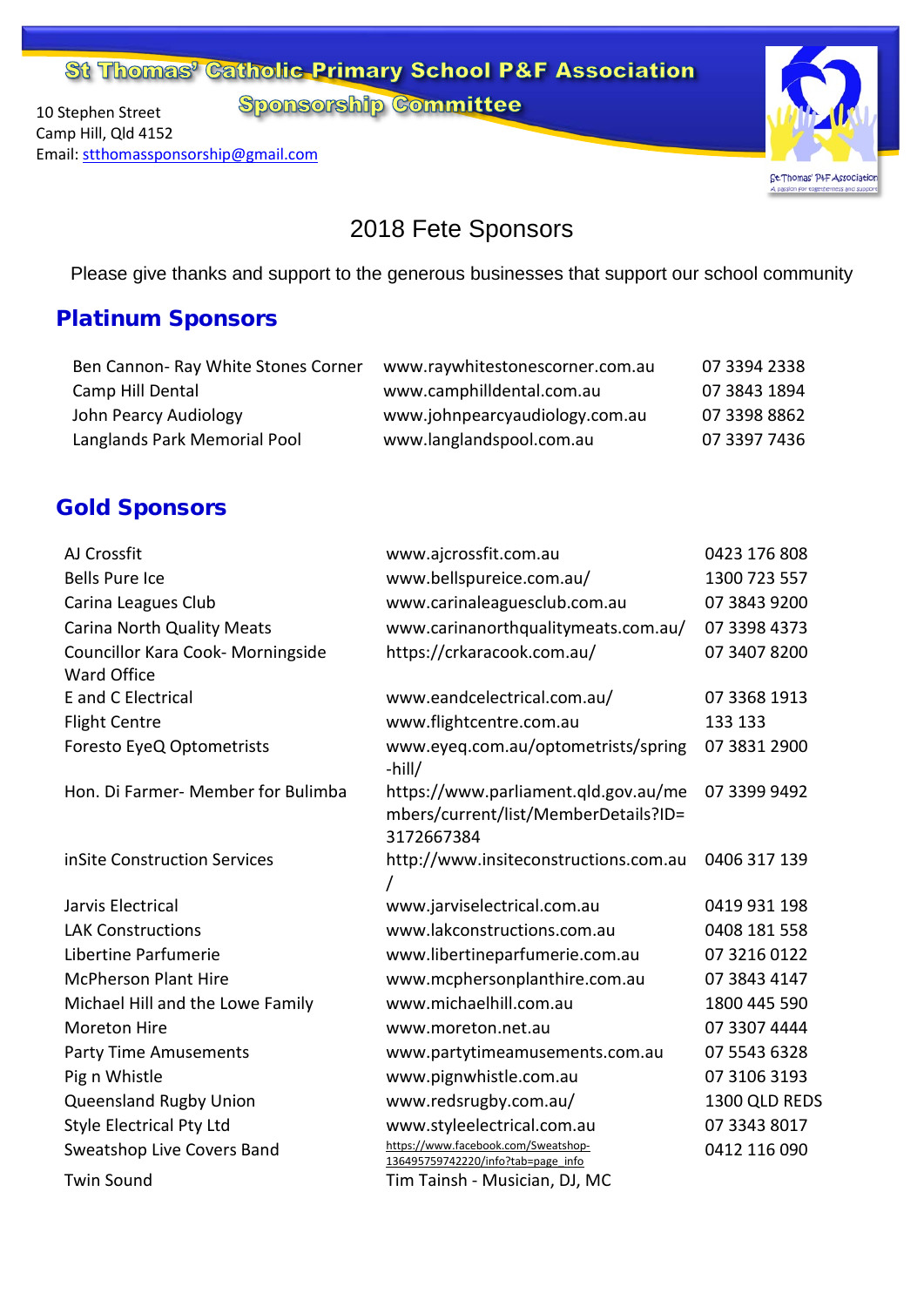## Silver Sponsors

| ADG Engineers (Aust) Pty Ltd     | www.adgce.com                                                  | 1300 657 402 |
|----------------------------------|----------------------------------------------------------------|--------------|
| <b>Aspire Consulting</b>         | http://aspire-ca.com.au/                                       | 07 3036 1600 |
| <b>Bakers Delight Camp Hill</b>  | https://www.bakersdelight.com.au/bake<br>ry-locator/camp-hill/ | 07 3324 9485 |
| Clem Jones Centre                | www.clemjonescentre.com.au                                     | 07 3398 2107 |
| Coorparoo Boxing Club            | www.coorparooboxinggym.com                                     | 0411 692 553 |
| Easy Craft                       | www.easycraft.com.au                                           | 07 3906 7200 |
| Ella Bache-Coorparoo             | http://coorparoo.ellabache.com.au/                             | 07 3172 9456 |
| <b>Empire Office Furniture</b>   | http://empirefurniture.com.au/                                 | 0406 589 729 |
| Katrina Christ Photographer      | www.katrinachrist.com.au                                       | 07 3891 5885 |
| <b>McGuires' Colmslie Hotels</b> | www.mcguireshotels.com.au                                      | 07 3399 8222 |
| MissFit PT                       | www.missfitpt.com.au                                           | 0438 614 619 |
| <b>West Village</b>              | www.westvillage.com.au                                         | 1300 985 465 |
|                                  |                                                                |              |

### Bronze Sponsors

| www.brisbanebullets.com.au/ | 0438 354 013 |
|-----------------------------|--------------|
| www.camphillbowls.com       | 07 3398 1297 |
| www.mcdonalds.com.au        | 07 3397 9956 |
| www.surfstitch.com          | 1300 420 184 |
| www.swimwearshack.com.au    | 07 3391 0311 |
| www.tans.com.au             | 07 3311 1991 |
|                             |              |

# Valued Sponsors

| Australia Zoo                        | www.australiazoo.com.au/              | 07 5436 2000 |
|--------------------------------------|---------------------------------------|--------------|
| <b>Billabong</b>                     | www.au.billabong.com                  | 07 5589 9899 |
| Brisbane City Indoor Sports Centre - | www.brisbanecityindoorsports.com.au/  | 07 3535 0500 |
| Coorparoo                            |                                       |              |
| <b>Broncos</b>                       | www.broncos.com.au                    | 07 3858 9111 |
| Dendy Coorparoo                      | www.dendy.com.au/cinemas/coorparoo    | 07 3493 3333 |
| Fluid the Color Salon                | www.fluidsalons.com                   | 07 3398 6945 |
| <b>Gardiner Chess</b>                | gardinerchess.com.au/                 | 07 5522 7221 |
| Hairdressers of Camp Hill            | http://hairdressersofcamphill.com.au/ | 07 3398 1099 |
| <b>HART Sport</b>                    | https://www.hartsport.com.au/         | 1300 764 719 |
| <b>Hutchinson Builders</b>           | www.hutchinsonbuilders.com.au/        | 07 3335 5000 |
| Jacu                                 | www.jacu.com.au                       | 0419 420 006 |
| <b>JB HIFI</b>                       | www.jbhifi.com.au                     |              |
| Laserforce Wooloongabba              | www.laserforce.com.au/                | 07 3891 1031 |
| <b>Maleny Dairies</b>                | www.malenydairies.com/                | 07 5494 2392 |
| Merlo Coffee                         | www.merlo.com.au                      | 07 3620 4200 |
| No More Knots                        | www.nomoreknots.com.au                | 07 3891 6555 |
| Olli Skin                            | www.olliskin.com.au/                  | 07 3395 1088 |
| <b>Premium Pilates</b>               | www.premiumpilates.com.au             | 0402 680 724 |
| QPAC                                 | www.qpac.com.au/                      |              |
|                                      |                                       |              |